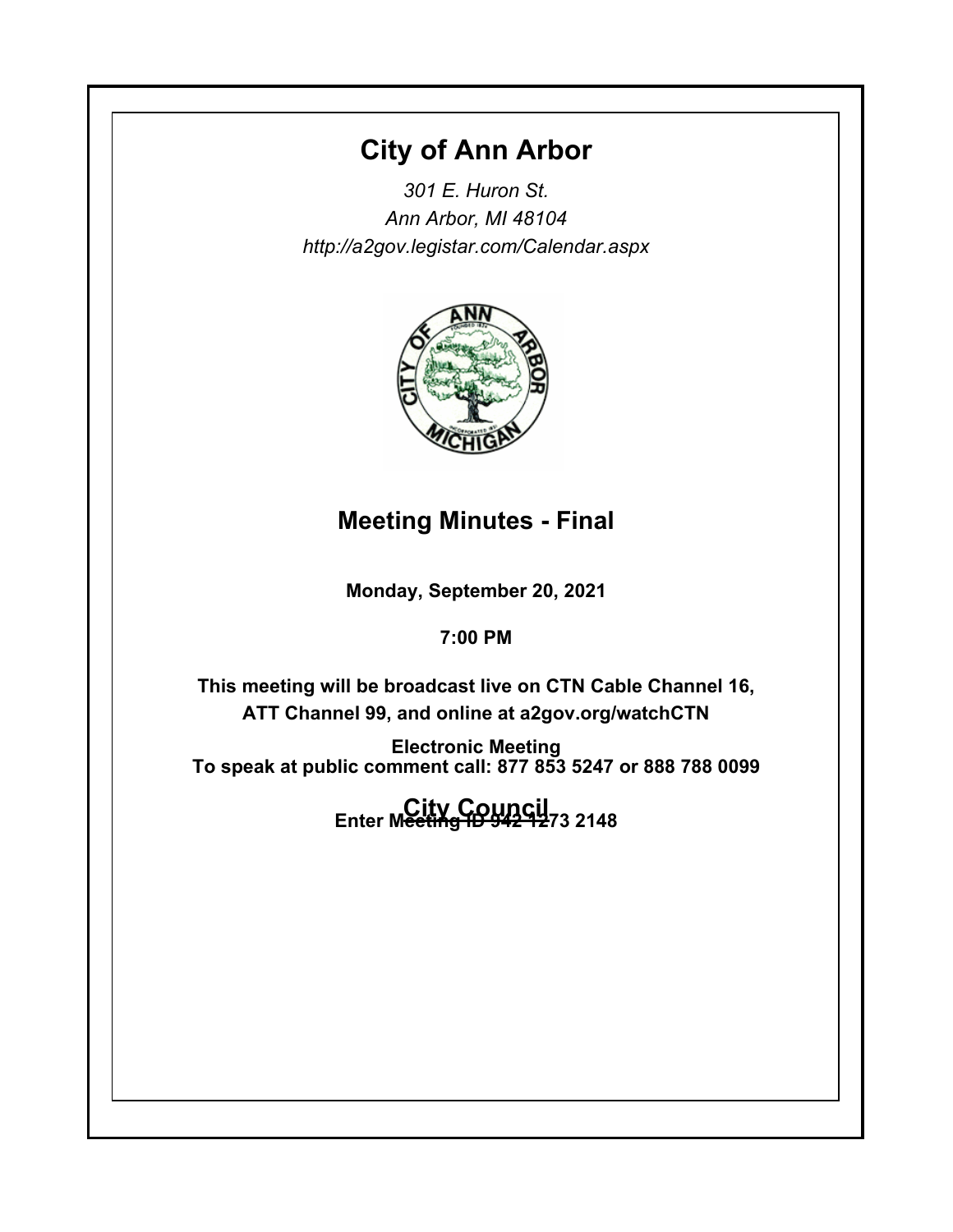### **CALL TO ORDER**

*Mayor Christopher Taylor called the electronic meeting of the Ann Arbor City Council to order at 7:02 p.m. in accordance with State and local health orders.*

### **MOMENT OF SILENCE**

*Council stood for a moment of silence.*

### **PLEDGE OF ALLEGIANCE**

*Mayor Taylor led Council in the recitation of the Pledge of Allegiance.*

### **ROLL CALL OF COUNCIL**

*All participating remotely from the City of Ann Arbor, Washtenaw County, Michigan, with the following exception:*

*Councilmember Eyer participated remotely from Mackinac Island, Michigan.*

Mayor Christopher Taylor, Councilmember Julie Grand, Councilmember Jeff Hayner, Councilmember Kathy Griswold, Councilmember Elizabeth Nelson, Councilmember Ali Ramlawi, Councilmember Erica Briggs, Councilmember Lisa Disch, Councilmember Linh Song, Councilmember Jen Eyer and Councilmember Travis Radina **Present:** 11 -

### **PROPOSED ITEMS TO BE ADDED TO THE AGENDA**

**[21-1686](http://a2gov.legistar.com/gateway.aspx?M=L&ID=28612)** An Ordinance to Amend Chapter 112 of Title VI (Police Regulations) of the Code of the City of Ann Arbor

### **APPROVAL OF AGENDA**

**A motion was made by Councilmember Disch, seconded by Councilmember Song, that the Agenda be approved as presented. On a voice vote, the Mayor declared the motion carried.**

### **AC COMMUNICATIONS FROM THE CITY ADMINISTRATOR**

*Acting City Administrator John Fournier presented the following written*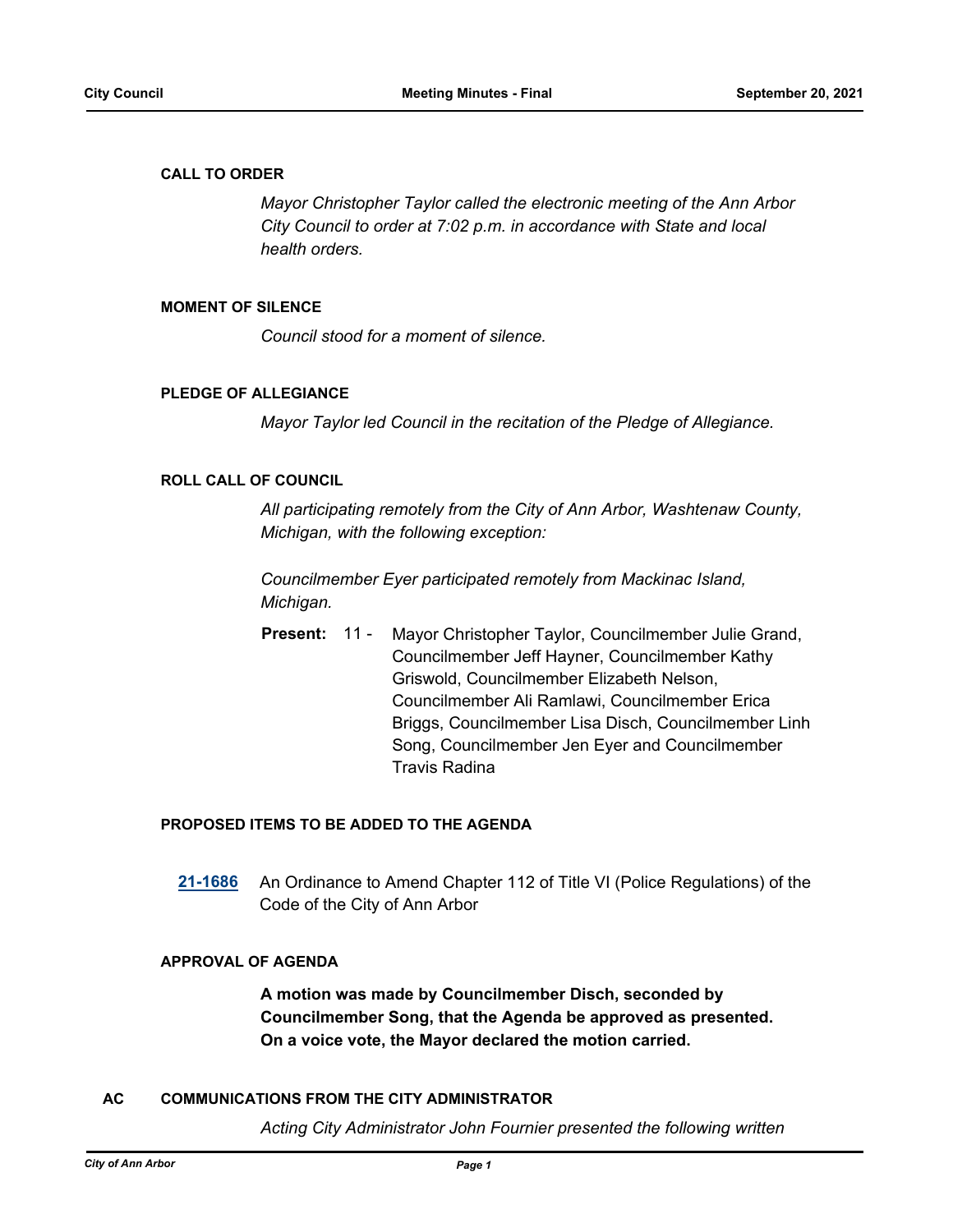### *reports for the information of Council:*

**AC-1 [21-1618](http://a2gov.legistar.com/gateway.aspx?M=L&ID=28544)** Memorandum in Response to Resolution R-20-285 - Resolution to Implement a 'Rooney Rule' for Executive and Management Level Hires in the City of Ann Arbor

### **Received and Filed**

**AC-2 [21-1628](http://a2gov.legistar.com/gateway.aspx?M=L&ID=28554)** Ann Arbor SPARK Semi-Annual Report - January 1, 2021 - June 30, 2021

# **Received and Filed**

**AC-3 [21-1655](http://a2gov.legistar.com/gateway.aspx?M=L&ID=28581)** Agenda Response Memo and eComments - September 20, 2021

# **Received and Filed**

**AC-4 [21-1666](http://a2gov.legistar.com/gateway.aspx?M=L&ID=28592)** Memo in Response to Resolution R-21-326 - Resolution Directing Report to Evaluate Interim Measures to Address Flooding Issues in Narrow Gauge Area

### **Received and Filed**

**AC-5 [21-1689](http://a2gov.legistar.com/gateway.aspx?M=L&ID=28615)** City Administrator's Report - September 20, 2021

### **Received and Filed**

**INT INTRODUCTIONS**

*None.*

### **PUBLIC COMMENTARY - RESERVED TIME (3 MINUTES PER SPEAKER)**

# **\* (SPEAKERS ARE NOT PERMITTED TO GRANT THEIR RESERVED TIME TO AN ALTERNATE SPEAKER)**

# **\* ACCOMMODATIONS CAN BE MADE FOR PERSONS NEEDING ASSISTANCE WHILE ADDRESSING COUNCIL**

**1. Paul Zavala - Flooding Issues in Narrow Gauge Area (AC-4)**

*Paul Zavala, resident, spoke about AC-4, regarding flooding problems resulting from the Narrow Gauge Area.*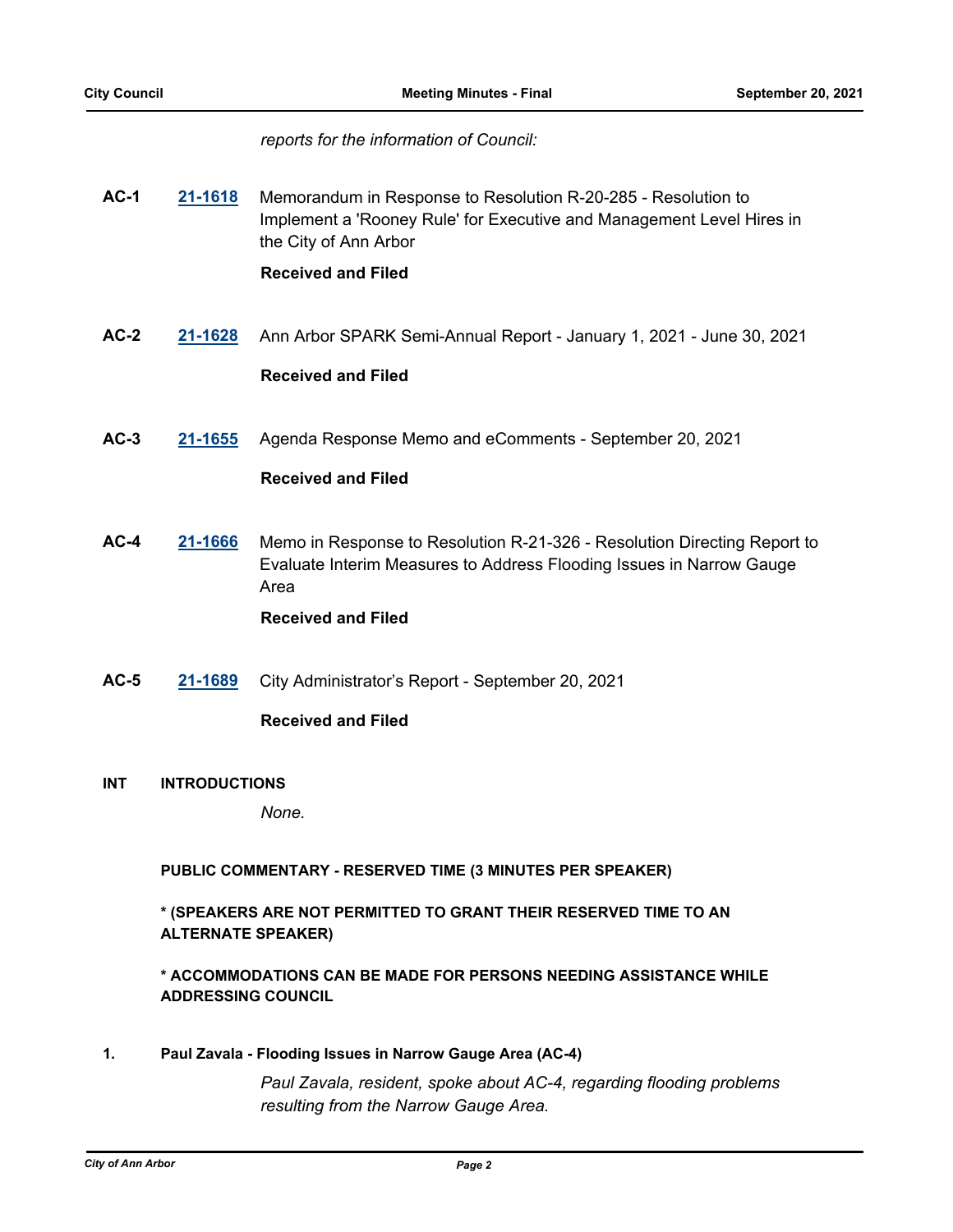### **2. Milt Baker - Flooding Issues in Narrow Gauge Area (AC-4)**

*Milt Baker, resident, spoke about AC-4, regarding flooding problems resulting from the Narrow Gauge Area.*

### **3. Laura Loken - Flooding Issues in Narrow Gauge Area (AC-4)**

*Laura Loken, resident, spoke about AC-4, regarding flooding problems resulting from the Narrow Gauge Area.*

### **4. Ingrid Gunderson - Flooding Issues in Narrow Gauge Area (AC-4)**

*Ingrid Gunderson, resident, spoke about AC-4, regarding flooding problems resulting from the Narrow Gauge Area.*

### **Larry Deck - East Medical Center Drive Bridge Rehabilitation and Widening Project (CA-1) 5.**

*Larry Deck, resident, spoke about the widening of the bridge at East Medical Center Drive, and asked that consideration be given for more bicycle and pedestrian access to the bridge.*

### **6. Amir Fleischmann - Resolution to Create the Ann Arbor Renters Commission (DC-2)**

*Amir Fleischmann, resident, spoke in support of DC-2 and in favor of a Renters Commission.*

### **7. Ember McCoy - Resolution to Create the Ann Arbor Renters Commission (DC-2)**

*Ember McCoy, resident, spoke in support of DC-2 and in favor of a Renter's Commission.*

### **CC COMMUNICATIONS FROM COUNCIL**

*COUNCILMEMBER NELSON*

*Councilmember Nelson updated the public regarding some ongoing construction projects in Ward 4.*

### *COUNCILMEMBER EYER*

*Councilmember Eyer addressed some concerns in the community regarding Safe House. She stated the County has assured her that*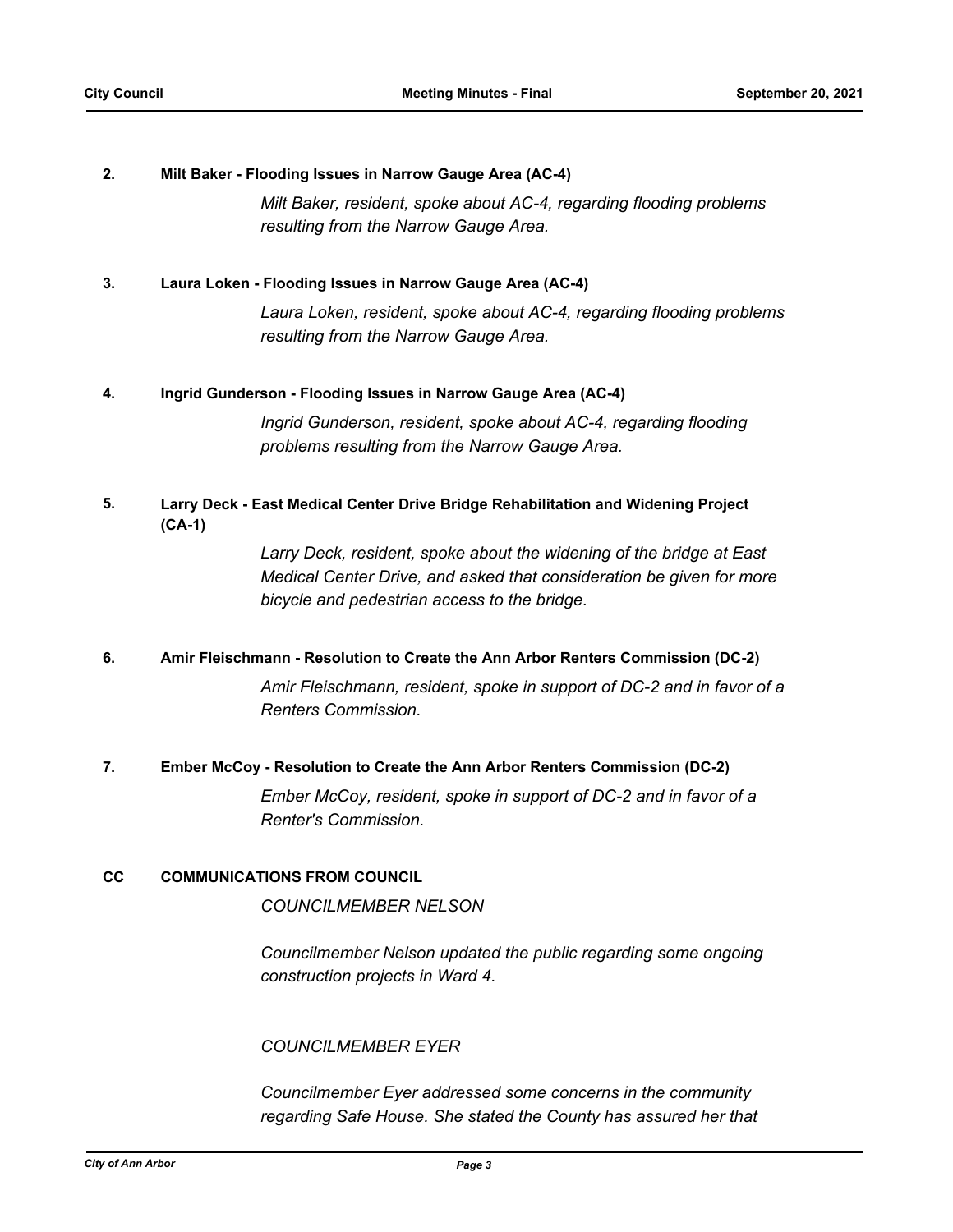*issues with service have been addressed.*

### *COUNCILMEMBER GRISWOLD*

*Councilmember Griswold spoke about her item regarding mode of transportation, which was listed under the "Proposed Items to be Added to the Agenda." She stated she wanted to draw attention to the item on the agenda to ensure the community was aware that she was working on the issue.*

*Councilmember Griswold also thanked the neighbors who came to tonight's meeting to speak about flooding at Narrow Gauge.*

### *COUNCILMEMBER HAYNER*

*Councilmember Hayner talked about Mushroom Fest, which took place last weekend.* 

*He also addressed some of the concerns related to Safe House and said some women seeking services are being sheltered by private citizens stepping in to address the unmet need.*

### *COUNCILMEMBER BRIGGS*

*Councilmember Briggs spoke about DTE's recent "extreme" tree trimming, stating their actions are not appropriate. She stated she plans to request a meeting with DTE regarding this practice.*

### *COUNCILMEMBER GRAND*

*Councilmember Grand stated the Administration Committee of Council is working on a checklist for Council Members to help guide the process when new resolutions are being considered.*

### *COUNCILMEMBER SONG*

*Councilmember Song also thanked the Narrow Gauge residents for bringing their concerns with flooding in the area to the attention of*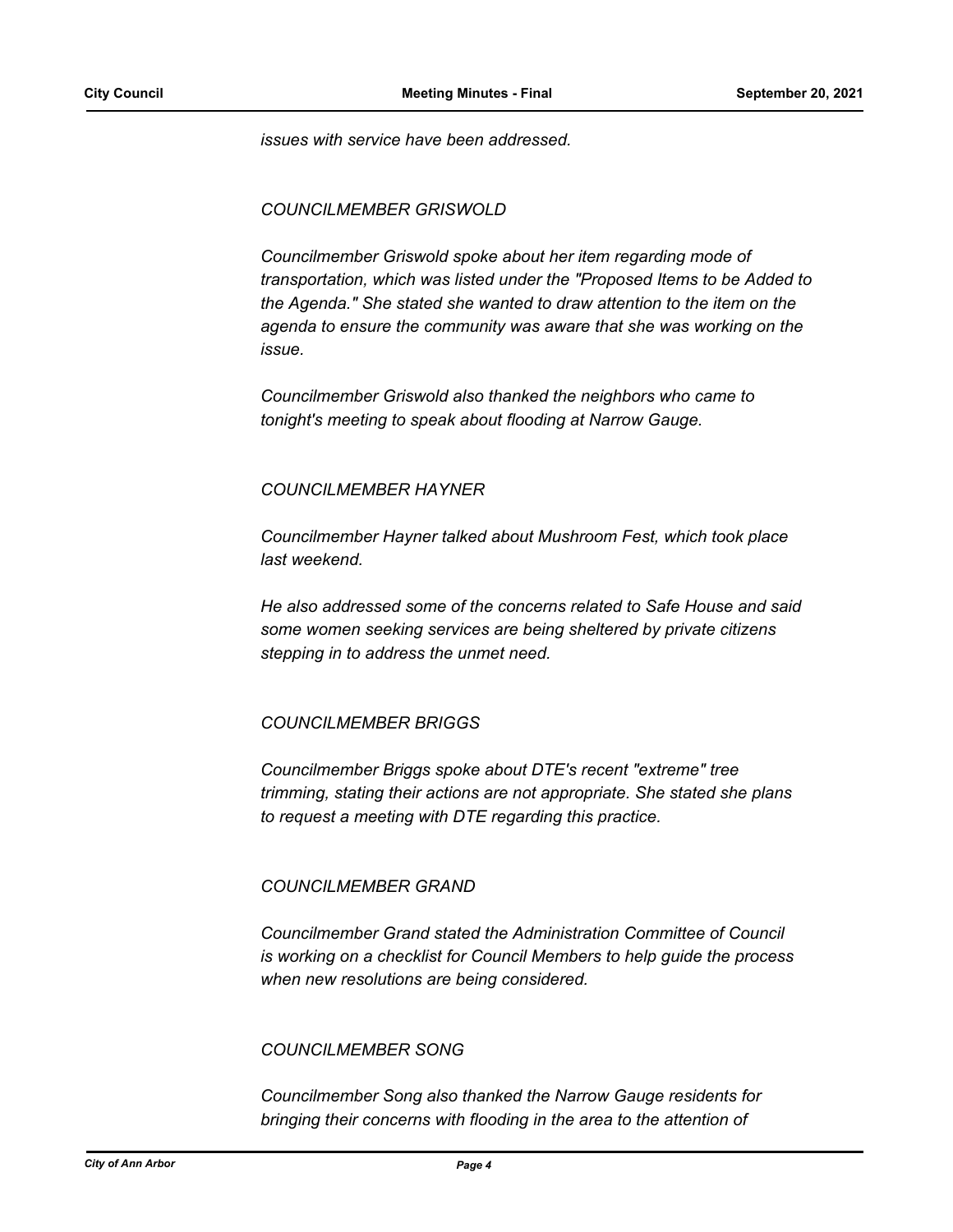*Council.*

*COUNCILMEMBER RAMLAWI*

*Councilmember Ramlawi asked to be part of the conversation with DTE regarding tree trimming.*

*Councilmember Ramlawi also noted that the checklist project for Council was not the work of the Admin Committee, but of certain Members.*

### **MC COMMUNICATIONS FROM THE MAYOR**

**MC-1 [21-1642](http://a2gov.legistar.com/gateway.aspx?M=L&ID=28568)** Nominations and Appointments for September 20, 2021

*Mayor Taylor presented the following appointment for confirmation at a later date:* 

*Economic Development Corporation Board*

*Larry Eiler-Partial Term 4712 Breezewood Ct. Ann Arbor, MI 48103 Term: Ending May 31, 2027*

### **Referred to the City Council due back on 10/4/2021**

**MC-2 [21-1648](http://a2gov.legistar.com/gateway.aspx?M=L&ID=28574)** Resolution to Appoint Paul Krutko to the Economic Development Corporation Board (7 Votes Required) *Mayor Taylor presented the following resolution of appointment for confirmation at later date.*

**Referred to the City Council due back on 10/4/2021**

### **CA CONSENT AGENDA**

### **CONSENT AGENDA ITEMS REMOVED**

*With unanimous consent of Council, the following Consent Agenda items were removed from the Consent Agenda and placed at the end of same:*

*CA-2 Resolution to Approve a Contribution Agreement with Traver Lakes Community Maintenance Association Regarding the Replacement of a*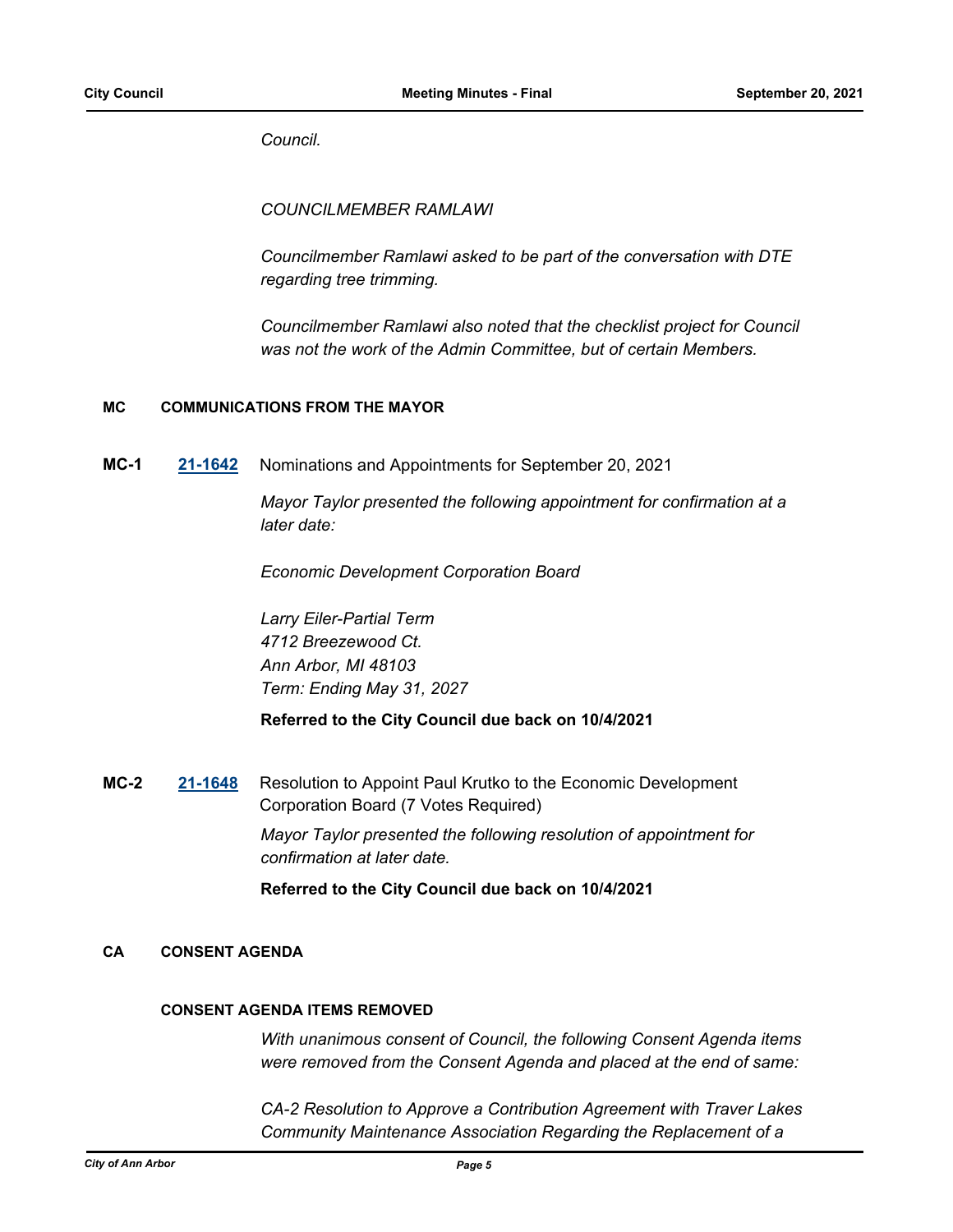*Sidewalk on Traver Boulevard between Lakehurst Lane and Nixon Road (\$56,000.00)*

*CA-1 Resolution to Approve a Professional Services Agreement with DLZ Michigan, Inc. for Engineering Design Services for the E. Medical Center Drive Bridge Rehabilitation and Widening Project (\$1,011,319.29) (RFP 21-20)*

### **Passed on consent agenda**

**A motion was made by Councilmember Disch, seconded by Councilmember Nelson, that the following Consent Agenda Items be approved as presented. On a voice vote, the Mayor declared the motion carried unanimously, thus satisfying the eight-vote requirements of CA-3, CA-7 and CA-8.**

### **CA-3 21-1026 Enactment No: R-21-353 Approved**

Resolution to Appropriate the Downtown Development Authority's Contribution to the Streetlight Replacement and Painting Project (\$150,000.00) **(8 Votes Required)**

### **CA-4 21-1050 Enactment No: R-21-354 Approved**

Resolution to Approve a Professional Services Agreement with Davey Resource Group, Inc. for the 2021 Urban & Community Forest Management Plan Update (\$113,000.00) and to Appropriate the General Fund Project Share (\$11,300.00) **(8 Votes Required)**

### **CA-5 21-1599 Enactment No: R-21-355 Approved**

Resolution to Approve a Grant Application to the Michigan Department of Natural Resources Grants Management for the Acquisition of Land and Site Improvements Along the Huron River at 841 Broadway Street for Up to 5 Million Dollars

### **CA-6 21-1565 Enactment No: R-21-356 Approved**

Resolution to Approve the Purchase of a John Deere Wheel Loader from AIS Construction Equipment Corp. (MiDeal - \$244,208.89)

### **CA-7 21-1563 Enactment No: R-21-357 Approved**

Resolution to Amend the Fleet and Facility Unit FY 2022 Budget by Appropriating Funds in the Amount of \$152,500.00 and to Authorize the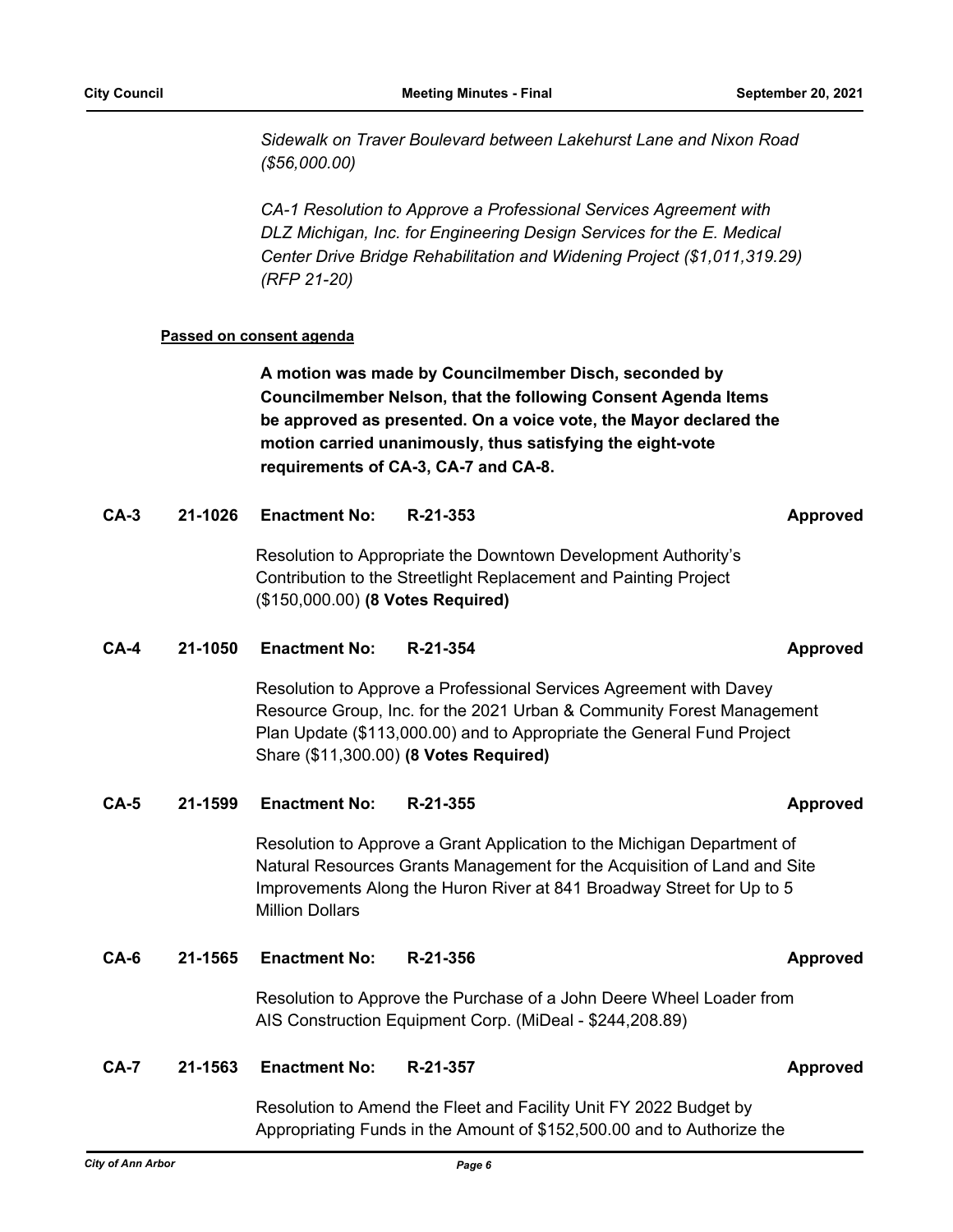Purchase of a 2022 Mini Walk Around Rescue Apparatus from Spencer Manufacturing Inc. (Pennsylvania COSTARS Purchasing Agreement - \$145,096.00) **(8 Votes Required)**

### **CA-8 21-1596 Enactment No: R-21-358 Approved**

Resolution to Approve Holdover of the Current Lease and Authorize a New Lease of the Old Fire Station to the Ann Arbor Hands-On Museum **(8 Votes Required)**

### **CA-9 21-1537 Enactment No: R-21-359 Approved**

Resolution to Approve Street Closings for the Ann Arbor Thanksgiving Day Turkey Trot - Thursday, November 25, 2021

### **CA-2 21-1572 Enactment No: R-21-360 Approved**

# **A motion was made by Councilmember Nelson, seconded by Councilmember Disch, that the Resolution be approved. On a voice vote, the Mayor declared the motion carried.**

Resolution to Approve a Contribution Agreement with Traver Lakes Community Maintenance Association Regarding the Replacement of a Sidewalk on Traver Boulevard between Lakehurst Lane and Nixon Road (\$56,000.00)

### **CA-1 21-1442 Enactment No:**

# **A motion was made by Councilmember Briggs, seconded by Councilmember Disch, that the Resolution be approved.**

Resolution to Approve a Professional Services Agreement with DLZ Michigan, Inc. for Engineering Design Services for the E. Medical Center Drive Bridge Rehabilitation and Widening Project (\$1,011,319.29) (RFP 21-20)

### **21-1442 Enactment No: Postponed**

**A motion was made by Councilmember Eyer, seconded by Councilmember Griswold, that the Resolution be postponed until 10/18/2021. On a roll call, the vote was as follows with the Mayor declaring the motion carried:**

**Yeas:** Mayor Taylor, Councilmember Grand, Councilmember Griswold, Councilmember Ramlawi, Councilmember Briggs, Councilmember Disch, Councilmember Song, Councilmember Eyer and Councilmember Radina Yeas:  $9 -$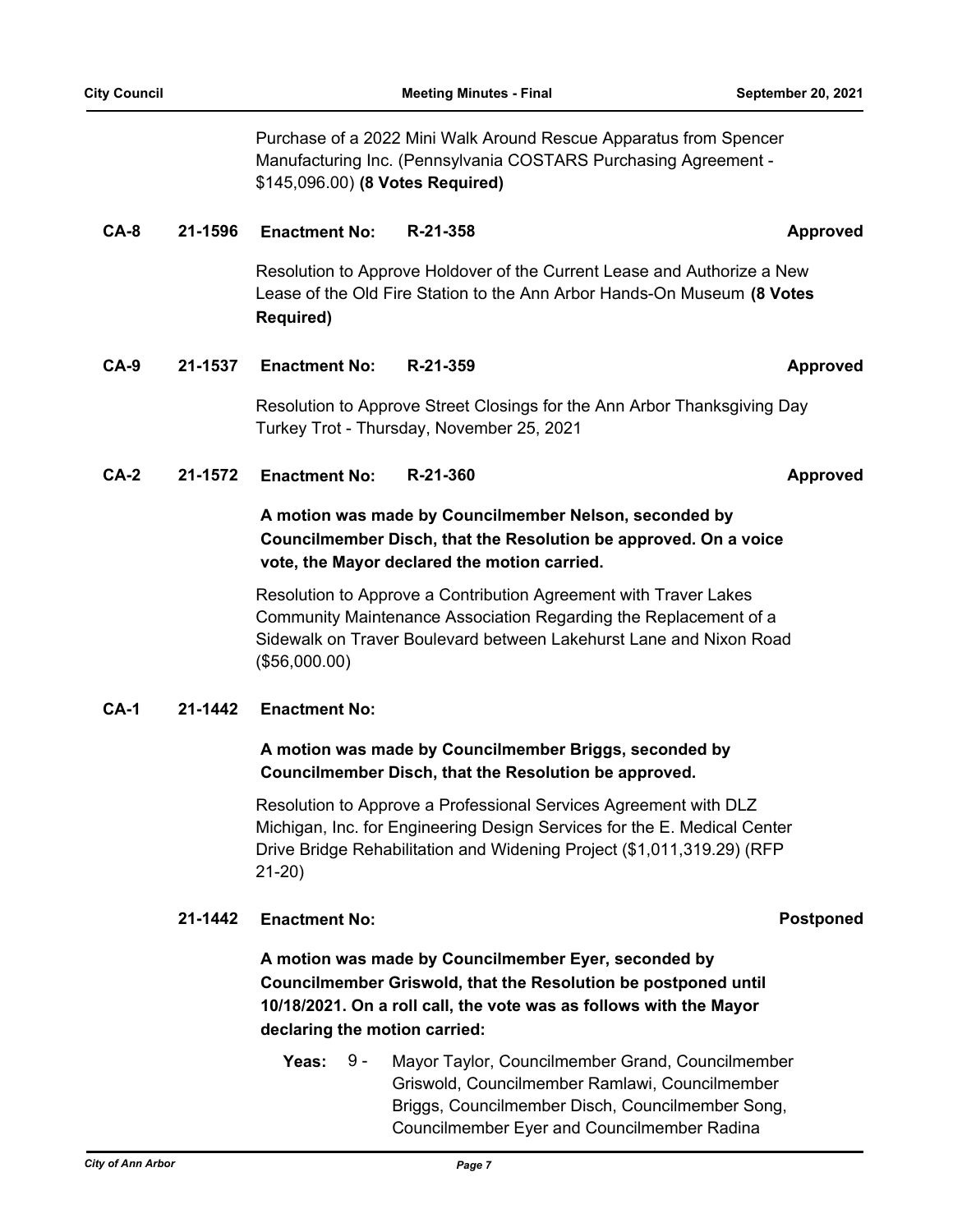### **Nays:** 2 - Councilmember Hayner and Councilmember Nelson

Resolution to Approve a Professional Services Agreement with DLZ Michigan, Inc. for Engineering Design Services for the E. Medical Center Drive Bridge Rehabilitation and Widening Project (\$1,011,319.29) (RFP 21-20)

*Staff was instructed to research the following information for Council during the postponement:*

 *- Data to support the proposal to widen the bridge.*

 *- Professional services agreement to include provisions for pedestrian improvement.*

# **PH PUBLIC HEARINGS (3 MINUTES PER SPEAKER)**

**PH-1 [21-1258](http://a2gov.legistar.com/gateway.aspx?M=L&ID=27189)** An Ordinance to Add Sections 10:147 and to Amend Sections 10:1c, 10:90, 10:97, 10:146, and 10:149 of Chapter 126 (Traffic) of Title X of the Code of the City of Ann Arbor (Personal Mobility Vehicle) (ORD-21-27)

> *A public hearing was conducted on the proposed Ordinance to Add Sections 10:147 and to Amend Sections 10:1c, 10:90, 10:97, 10:146, and 10:149 of Chapter 126 (Traffic) of Title X of the Code of the City of Ann Arbor (Personal Mobility Vehicle) (ORD-21-27). Notice of public hearing was published September 16, 2021.*

*Seeing no one present for comment, the Mayor declared the hearing closed.*

### **Held and Closed**

**PH-2 [21-1512](http://a2gov.legistar.com/gateway.aspx?M=L&ID=28438)** An Ordinance to Amend Chapter 107 (Animals) of Title IX (Police Regulations) of the Ann Arbor City Code (ORD-21-28)

> *A public hearing was conducted on the proposed Ordinance to Amend Chapter 107 (Animals) of Title IX (Police Regulations) of the Ann Arbor City Code (ORD-21-28). Notice of the public hearing was published September 16, 2021.*

*Seeing no one present for comment, the Mayor declared the hearing closed.*

### **Held and Closed**

# **A APPROVAL OF COUNCIL MINUTES**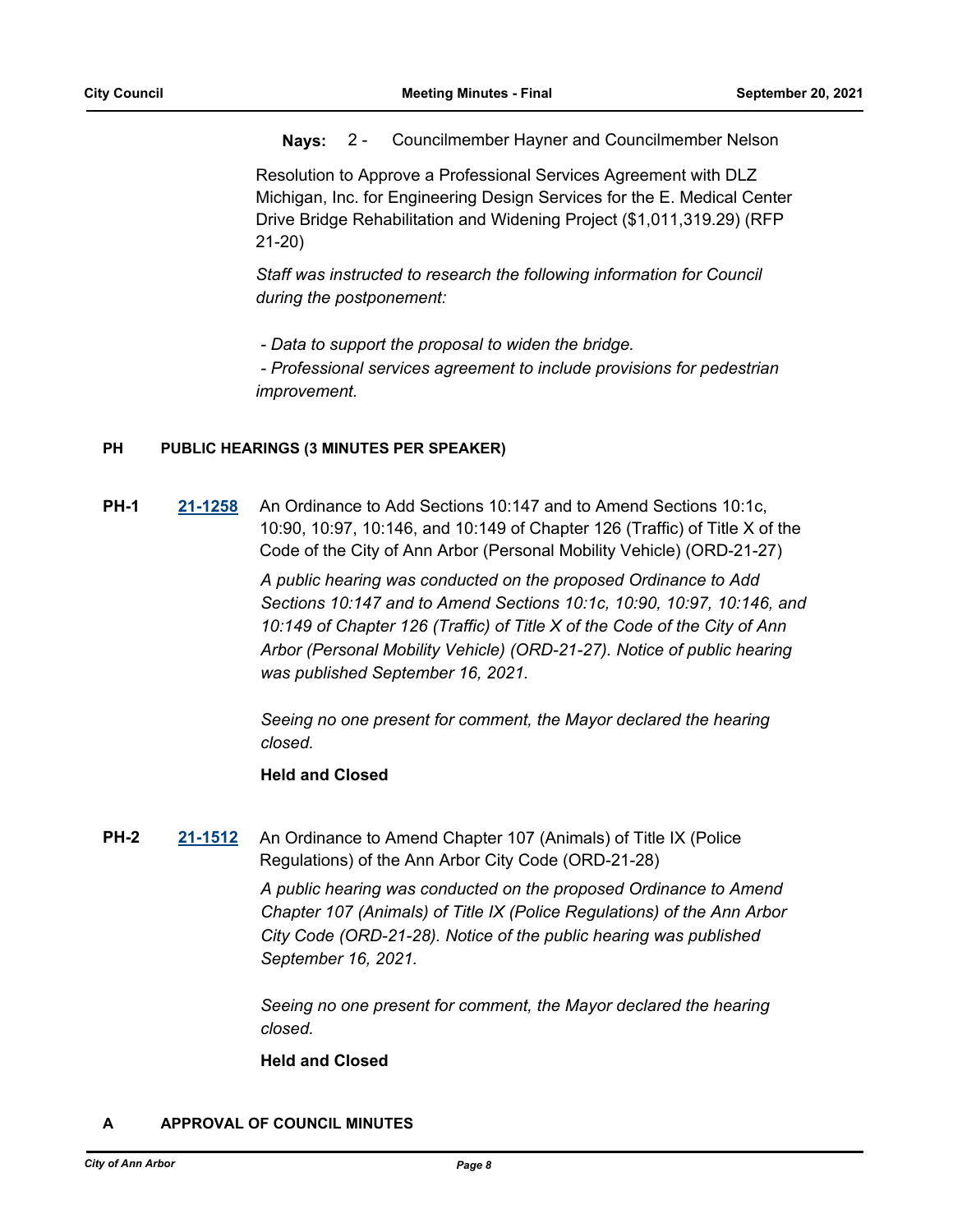### **A-1 [21-1621](http://a2gov.legistar.com/gateway.aspx?M=L&ID=28547)** Regular Session Meeting Minutes of September 7, 2021

**A motion was made by Councilmember Disch, seconded by Councilmember Radina, that the Regular Session Meeting Minutes of September 7, 2021 be approved as presented. On a voice vote, the Mayor declared the motion carried.**

### **B ORDINANCES - SECOND READING**

**B-1 [21-1258](http://a2gov.legistar.com/gateway.aspx?M=L&ID=27189)** An Ordinance to Add Sections 10:147 and to Amend Sections 10:1c, 10:90, 10:97, 10:146, and 10:149 of Chapter 126 (Traffic) of Title X of the Code of the City of Ann Arbor (Personal Mobility Vehicle) (ORD-21-27)

> **A motion was made by Councilmember Disch, supported by Councilmember Radina, that the Ordinance be adopted at Second Reading.**

**A motion was made by Councilmember Ramlawi, seconded by Councilmember Griswold, that the Ordinance be referred to the Transportation Commission for further review. On a roll call, the vote was as follows with the Mayor declaring the motion defeated:**

- **Yeas:** 2 Councilmember Hayner and Councilmember Ramlawi
- Nays: 9 Mayor Taylor, Councilmember Grand, Councilmember Griswold, Councilmember Nelson, Councilmember Briggs, Councilmember Disch, Councilmember Song, Councilmember Eyer and Councilmember Radina  $9 -$

**The question being, the motion that was originally made by Councilmember Disch, seconded by Councilmember Radina, that the Ordinance be adopted on Second Reading. On a roll call, the vote was as follows with the Mayor declaring the motion carried:**

- **Yeas:** Mayor Taylor, Councilmember Grand, Councilmember Nelson, Councilmember Briggs, Councilmember Disch, Councilmember Song, Councilmember Eyer and Councilmember Radina Yeas:  $8 -$
- Nays: 3 Councilmember Hayner, Councilmember Griswold and Councilmember Ramlawi  $3 -$
- **B-2 [21-1512](http://a2gov.legistar.com/gateway.aspx?M=L&ID=28438)** An Ordinance to Amend Chapter 107 (Animals) of Title IX (Police Regulations) of the Ann Arbor City Code (ORD-21-28)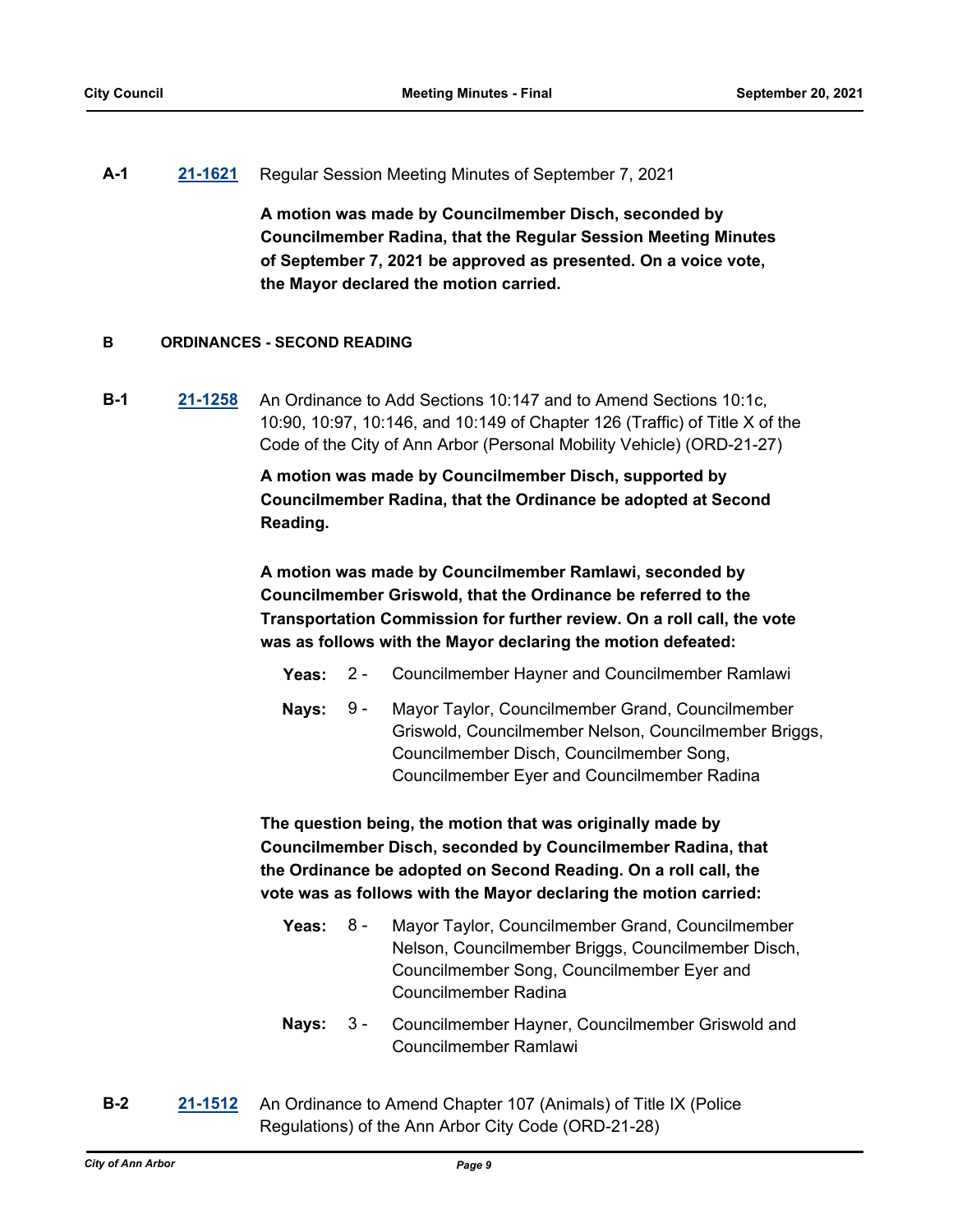**A motion was made by Councilmember Eyer, seconded by Councilmember Disch, that the Ordinance be adopted on Second Reading.**

**A motion was made by Councilmember Disch, seconded by Councilmember Eyer, that the Ordinance be amended as follows:**

**Amend Section 9:45 as follows:**

**2) Dangerous animal. An animal which has done any of the following:**

**(a) Bitten a person so as to cause visible trauma such as a puncture wound, laceration, or other piercing of the skin, or caused broken bones;**

**(b) Repeatedly attacked, chased, or menaced any person OR DOG; or**

**(c) Damaged the property (including animals) of persons other than the owner**

**ALL CAPS indicate new language.**

**On a voice vote, the Mayor declared the motion carried.**

**A motion was made by Councilmember Disch, seconded by Councilmember Eyer, that the Ordinance be amended as follows:**

**Amend Section 9:45 as follows:**

**2) Dangerous animal. An animal which has done any of the following:**

**(a) Bitten a person so as to cause visible trauma such as a puncture wound, laceration, or other piercing of the skin, or caused broken bones;**

**(b) Repeatedly attacked, chased, PROVOKED, or menaced any person or dog; or**

**(c) Damaged the property (including animals) of persons other than the owner**

**ALL CAPS indicate new language.**

**On a roll call, the vote was as follows with the Mayor declaring the motion carried:**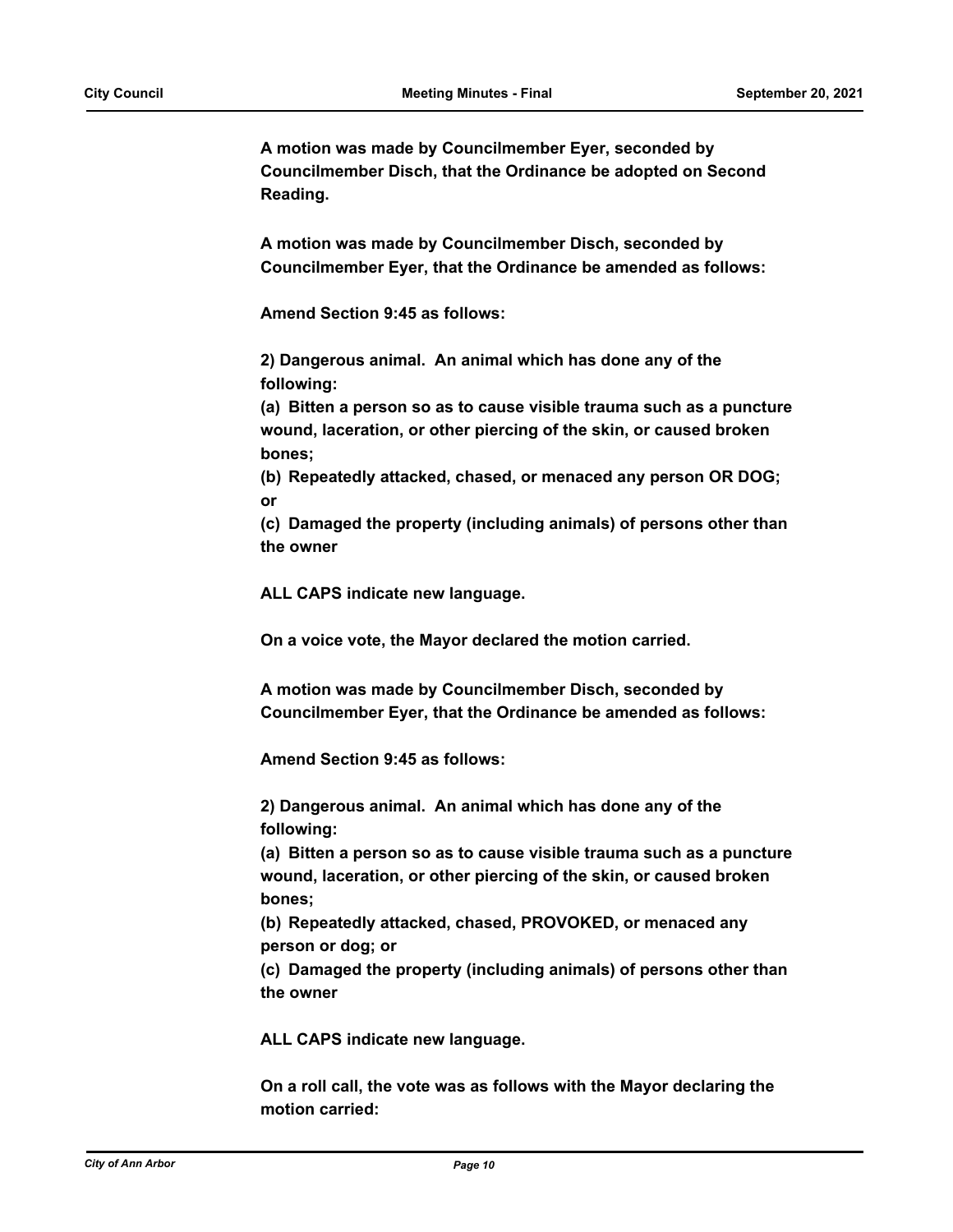- Yeas: 6 Councilmember Grand, Councilmember Hayner, Councilmember Griswold, Councilmember Disch, Councilmember Song and Councilmember Eyer  $6 -$
- Nays: 5 Mayor Taylor, Councilmember Nelson, Councilmember Ramlawi, Councilmember Briggs and Councilmember Radina  $5 -$

**The question being, the motion that was made by Councilmember Eyer, seconded by Councilmember Disch, that the Ordinance be adopted as amended on Second Reading. On a voice vote, the Mayor declared the motion carried.**

### **C ORDINANCES - FIRST READING**

### **C New Business - Staff:**

**C-1 [21-1496](http://a2gov.legistar.com/gateway.aspx?M=L&ID=28422)** An Ordinance to Amend Section 5.15.2 of Chapter 55 (Unified Development Code) of Title V of Code of The City of Ann Arbor - (Remove Warehousing and Indoor Storage in C2B Districts) (ORD-21-29)

> **A motion was made by Councilmember Disch, seconded by Councilmember Radina, that the Ordinance be approved on First Reading and should be returned by 10/18/2021. On a voice vote, the Mayor declared the motion carried.**

### **D MOTIONS AND RESOLUTIONS**

**Unfinished Business - Council:**

**DC-1 21-1485 Enactment No: R-21-361 Approved**

**A motion was made by Councilmember Nelson, seconded by Councilmember Radina, that the Resolution be approved. On a voice vote, the Mayor declared the motion carried.**

Resolution Appointing Members to the Hayden House Historic District Study Committee

### **DC New Business - Council:**

**DC-2 21-1649 Enactment No:**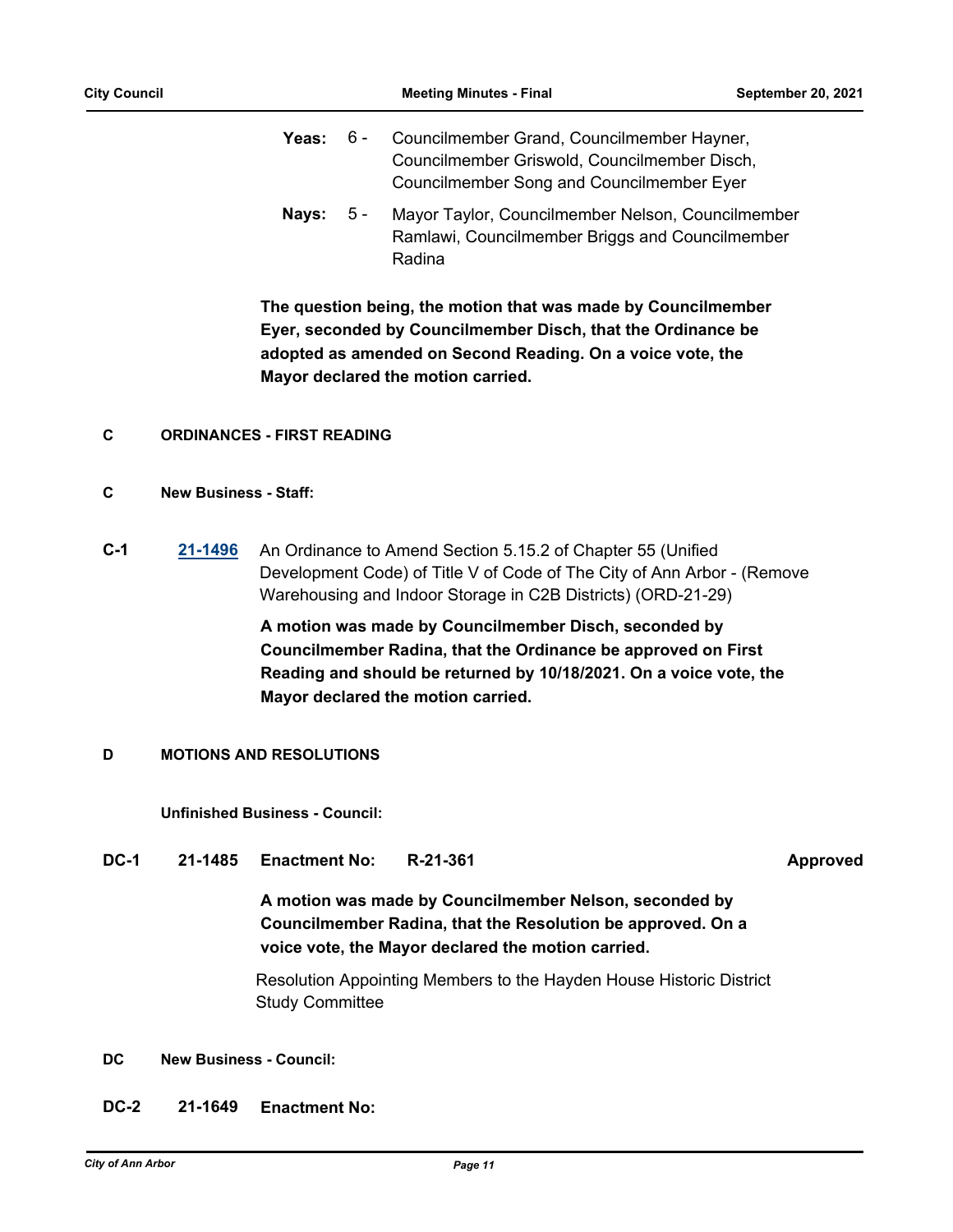**A motion was made by Councilmember Radina, seconded by Councilmember Disch, that the Resolution be approved.**

Resolution to Create the Ann Arbor Renters Commission

### **21-1649 Enactment No: Amended**

**A motion was made by Councilmember Nelson, seconded by Councilmember Griswold, that the Resolution be amended as follows:**

**Remove Section E regarding non-voting landlord members.**

**On a roll call, the vote was as follows with the Mayor declaring the motion defeated:**

- **Yeas:** 5 Mayor Taylor, Councilmember Griswold, Councilmember Nelson, Councilmember Song and Councilmember Eyer  $5 -$
- Nays: 6 Councilmember Grand, Councilmember Hayner, Councilmember Ramlawi, Councilmember Briggs, Councilmember Disch and Councilmember Radina  $6 -$

Resolution to Create the Ann Arbor Renters Commission

### **21-1649 Enactment No: Amended**

**A motion was made by Councilmember Nelson, seconded by Councilmember Hayner, that the Resolution be amended as follows:** 

**a. The commission shall have 11 voting members appointed INITIALLY by the Mayor with the approval of the City Council and appointed to two-year terms, which shall be staggered so that approximately one half of the terms expire each year. FOR ALL FUTURE APPOINTMENTS TO THE COMMISSION, THE COMMISSION SHALL DESIGNATE A GROUP CONSISTING OF THE CITY COUNCIL LIAISONS AND ONE OR MORE VOTING MEMBERS OF THE BOARD OR COMMISSION TO REVIEW APPLICATIONS FOR MEMBERSHIP. FUTURE APPOINTEES WILL HAVE THE RECOMMENDATION OF THE COMMISSION.**

**ALL CAPS indicate new language.**

**On a roll call, the vote was as follows with the Mayor declaring the motion defeated:**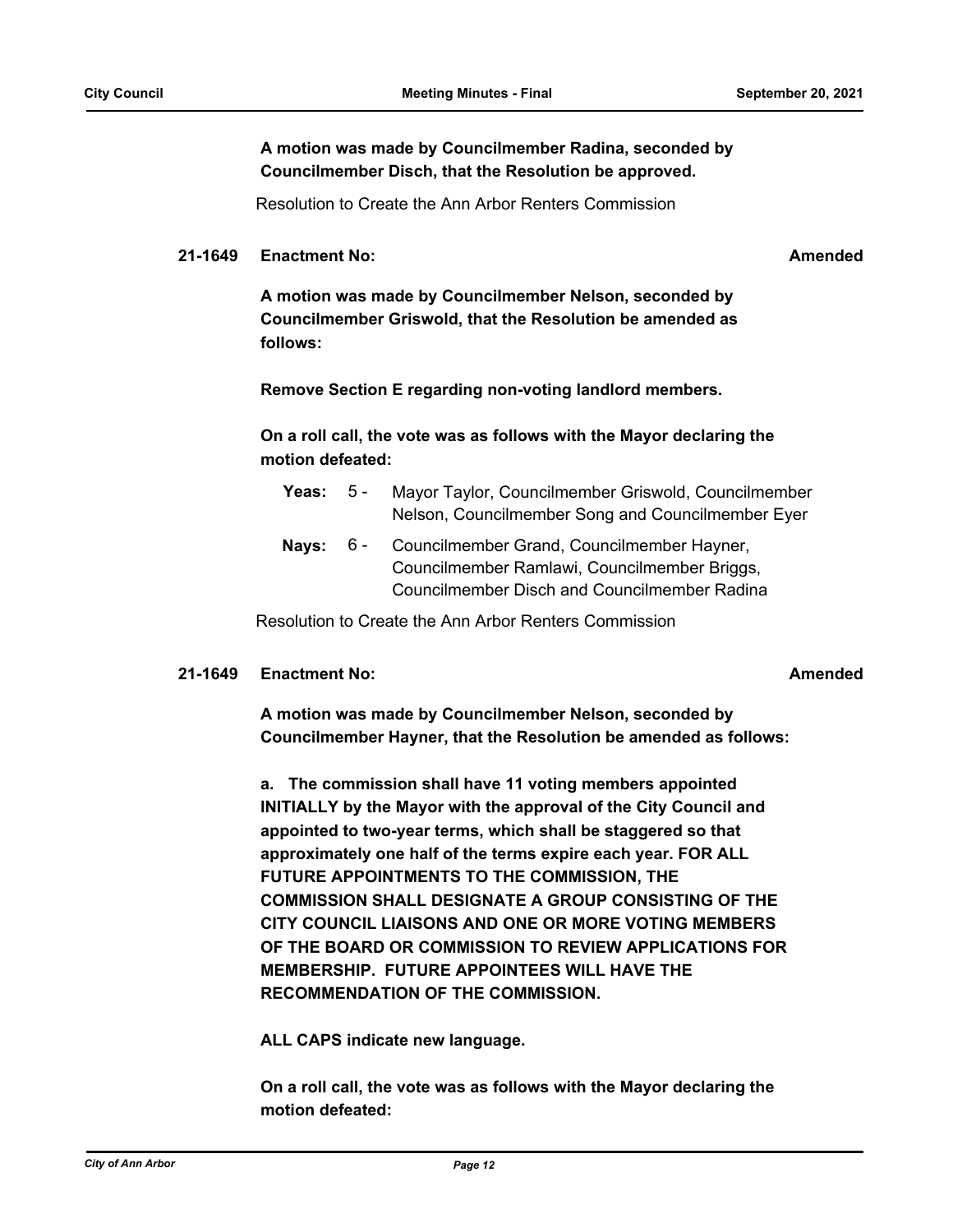|   | Yeas: 5 - Councilmember Hayner, Councilmember Griswold, |
|---|---------------------------------------------------------|
|   | Councilmember Nelson, Councilmember Ramlawi and         |
|   | Councilmember Radina                                    |
| . |                                                         |

Nays: 6 - Mayor Taylor, Councilmember Grand, Councilmember Briggs, Councilmember Disch, Councilmember Song and Councilmember Eyer  $6 -$ 

Resolution to Create the Ann Arbor Renters Commission

### **21-1649 Enactment No: Amended**

### **Amended**

Resolution to Create the Ann Arbor Renters Commission

*Councilmember Ramlawi proposed the following amendment, supported by Councilmember Griswold:*

*Add new language:*

*Whereas, The City of Ann Arbor is committed to developing, implementing, and advancing a Diversity, Equity, and Inclusion program.*

*Resolved, The City Administrator is directed to ensure that the work of the Rental Commission is done in coordination with the city's DEI program, as appropriate.* 

*The amendment was considered friendly by the Body.*

**21-1649 Enactment No: R-21-362 Approved as Amended**

**The question being the motion made by Councilmember Radina, seconded by Councilmember Disch, that the Resolution be approved as amended. On a voice vote, the Mayor declared the motion carried.**

Resolution to Create the Ann Arbor Renters Commission

### **DB New Business - Boards and Commissions:**

### **DS New Business - Staff:**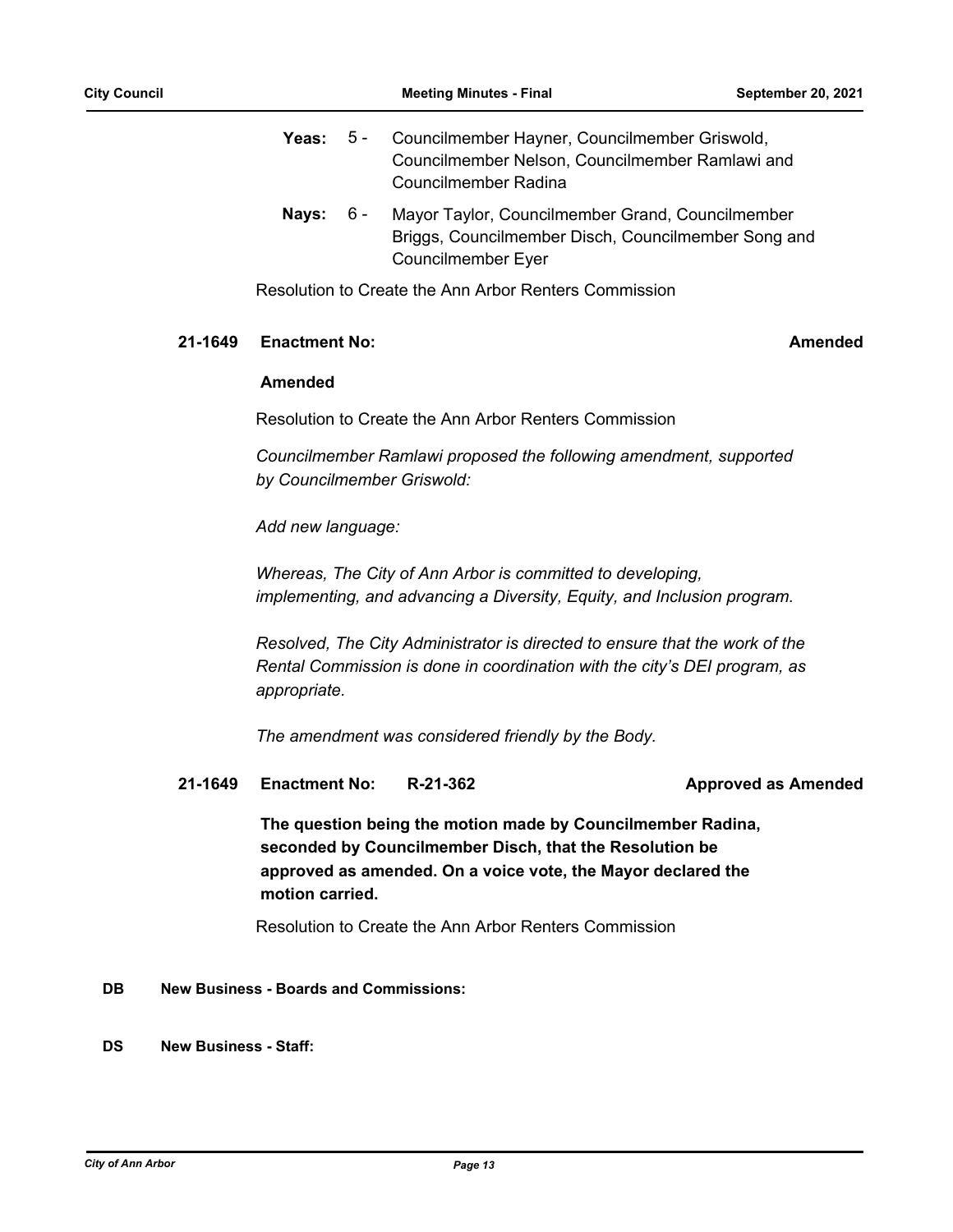**CLOSED SESSION UNDER THE MICHIGAN OPEN MEETINGS ACT, INCLUDING BUT NOT LIMITED TO, LABOR NEGOTIATIONS STRATEGY, PURCHASE OR LEASE OF REAL PROPERTY, PENDING LITIGATION AND ATTORNEY/CLIENT PRIVILEGED COMMUNICATIONS SET FORTH OR INCORPORATED IN MCLA 15.268 (C), (D) (E), AND (H).**

*None.*

### **E & F CLERK'S REPORT OF COMMUNICATIONS, PETITIONS AND REFERRALS**

**E The following communications were referred as indicated:**

### **Passed on consent agenda**

**A motion was made by Councilmember Disch, seconded by Councilmember Grand, that the Clerk's Report of Communications, Petitions, and Referrals be approved as presented. On a voice vote, the Mayor declared the motion carried.**

- **E-1 [21-1500](http://a2gov.legistar.com/gateway.aspx?M=L&ID=28426)** Human Rights Commission Resolution Condemning Offensive And/Or Hateful Speech
- **E-2 [21-1575](http://a2gov.legistar.com/gateway.aspx?M=L&ID=28501)** Communication from Michigan Department of Environment, Great Lakes, and Energy (EGLE) regarding the issuance of Permit No. WRP030517 - Ann Arbor Public Services - Sustainability
- **E-3 [21-1620](http://a2gov.legistar.com/gateway.aspx?M=L&ID=28546)** Communication from Michigan Department of Environment, Great Lakes, and Energy (EGLE), Water Resources Division, regarding the public notice documents for the proposed New Use of National Pollutant Discharge Elimination System (NPDES) Certificate of Coverage to Hoover Greene Owner LLC for the 950 Greene Street Pool: COC No. MIG760057 - Ann Arbor Public Services - Sustainability
- **E-4 [21-1594](http://a2gov.legistar.com/gateway.aspx?M=L&ID=28520)** Communication from Michigan Governor Gretchen Whitmer Regarding Timeliness of Charter Amendment Submissions
- **E-5 [21-1604](http://a2gov.legistar.com/gateway.aspx?M=L&ID=28530)** Communication from the Washtenaw County Clerk regarding notice of virtual public hearings scheduled for September 2021 by the Washtenaw County Apportionment Commission, seeking public input regarding the 2022 Washtenaw County Apportionment Plan.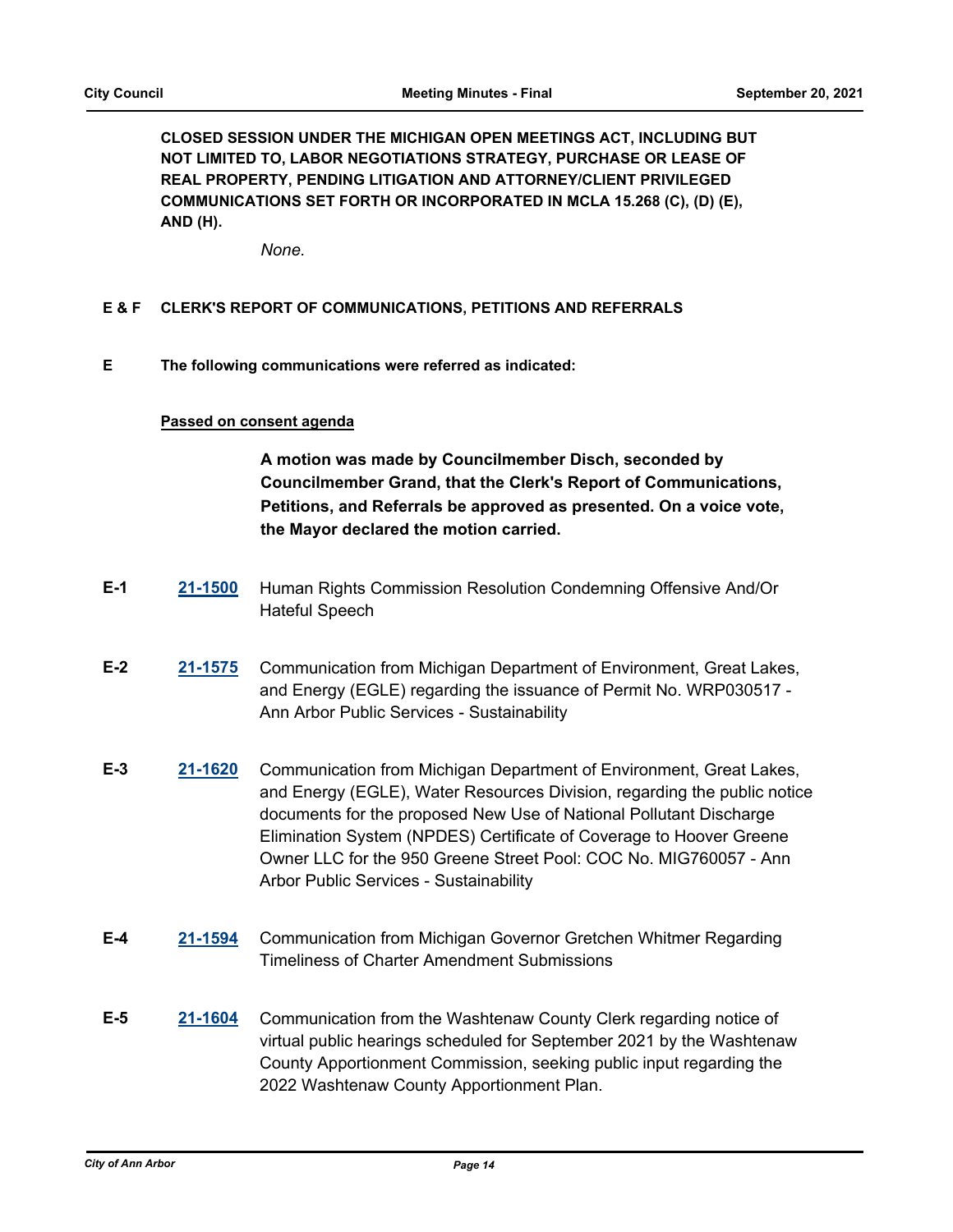| F       | The following minutes were received for filing: |                                                              |  |  |
|---------|-------------------------------------------------|--------------------------------------------------------------|--|--|
| $F-1$   | 20-1641                                         | ICPOC Draft September 2020 Meeting Minutes                   |  |  |
| $F-2$   | 20-1761                                         | Human Rights Commission September 2020 Minutes               |  |  |
| $F-3$   | 21-1433                                         | Greenbelt Advisory Commission (GAC) Minutes May 6, 2021      |  |  |
| $F-4$   | 21-1444                                         | July 2021 Transportation Commission Meeting Minutes          |  |  |
| $F-5$   | 21-1516                                         | August 3, 2021 City Planning Commission Meeting Minutes      |  |  |
| $F-6$   | 21-1529                                         | Human Rights Commission June 2021 Meeting Minutes            |  |  |
| $F - 7$ | 21-1531                                         | City Election Commission Meeting Minutes of January 14, 2021 |  |  |
| $F-8$   | 21-1549                                         | ICPOC June 2021 Meeting Minutes                              |  |  |
| $F-9$   | 21-1550                                         | LDFA Board Meeting Minutes - July 22, 2021                   |  |  |
| $F-10$  | 21-1570                                         | Insurance Board Meeting Minutes - August 26, 2021            |  |  |
| G       | <b>COMMUNICATIONS FROM THE CITY ATTORNEY</b>    |                                                              |  |  |

*None.*

### **PUBLIC COMMENT - GENERAL (3 MINUTES EACH)**

*Michelle Hughes, resident, urged Council to reconsider the decision to allow landlords on the Renters Commission, stating this was a mistake.* 

*Jamie Magiera, Ward 3, spoke about Boards and Commissions.*

*Edward Vielmetti, Ward 4, suggested that the new Renters Commission be tasked to look at inspection standards.*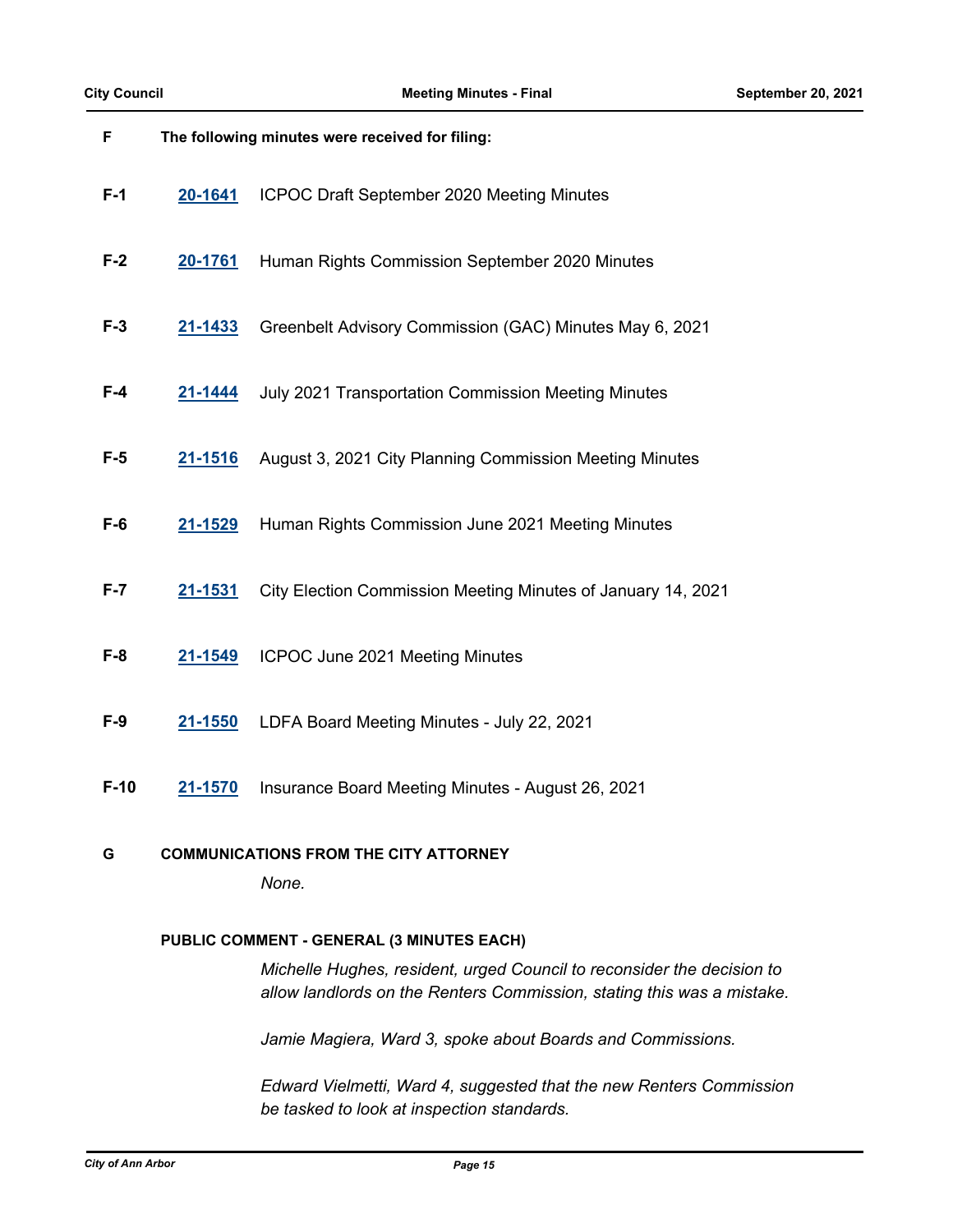*Tom Stulberg, landlord, stated groups should work together, including landlords and tenants.*

*Cara, a local renter, stated she is worried about retaliation from her landlord if she was to become a member of the new Renters Commission.*

### **COMMUNICATIONS FROM COUNCIL**

*COUNCILMEMBER HAYNER*

*Councilmember Hayner talked about the fact that many businesses are also renters. He suggested that business owners who rent should also be part of the make-up of the Renters Commission.*

### *COUNCILMEMBER RAMLAWI*

*Councilmember Ramlawi stated DTE power outages in the Old West Side are becoming increasingly common.* 

*Councilmember Ramlawi also spoke about the state of trash collection in the downtown, stating it is unacceptable.*

### *COUNCILMEMBER GRISWOLD*

*Councilmember Griswold spoke about her proposed item on the agenda. She thanked Assistant City Attorney John Reiser for his work on the ordinance, and stated these proposed changes to non-discrimination would address the current discriminatory practice of denying walk-up patrons to get COVID-19 tests at drive-through pharmacies.*

### *COUNCILMEMBER SONG*

*Councilmember Song spoke about encouraging the use of walk-in clinics for COVID-19 testing in town that are on bus routes.*

### **ADJOURNMENT**

**A motion was made by Councilmember Griswold, seconded by Councilmember Hayner, that the meeting adjourn. On a voice vote, the Mayor declared the motion carried and the meeting adjourned at**